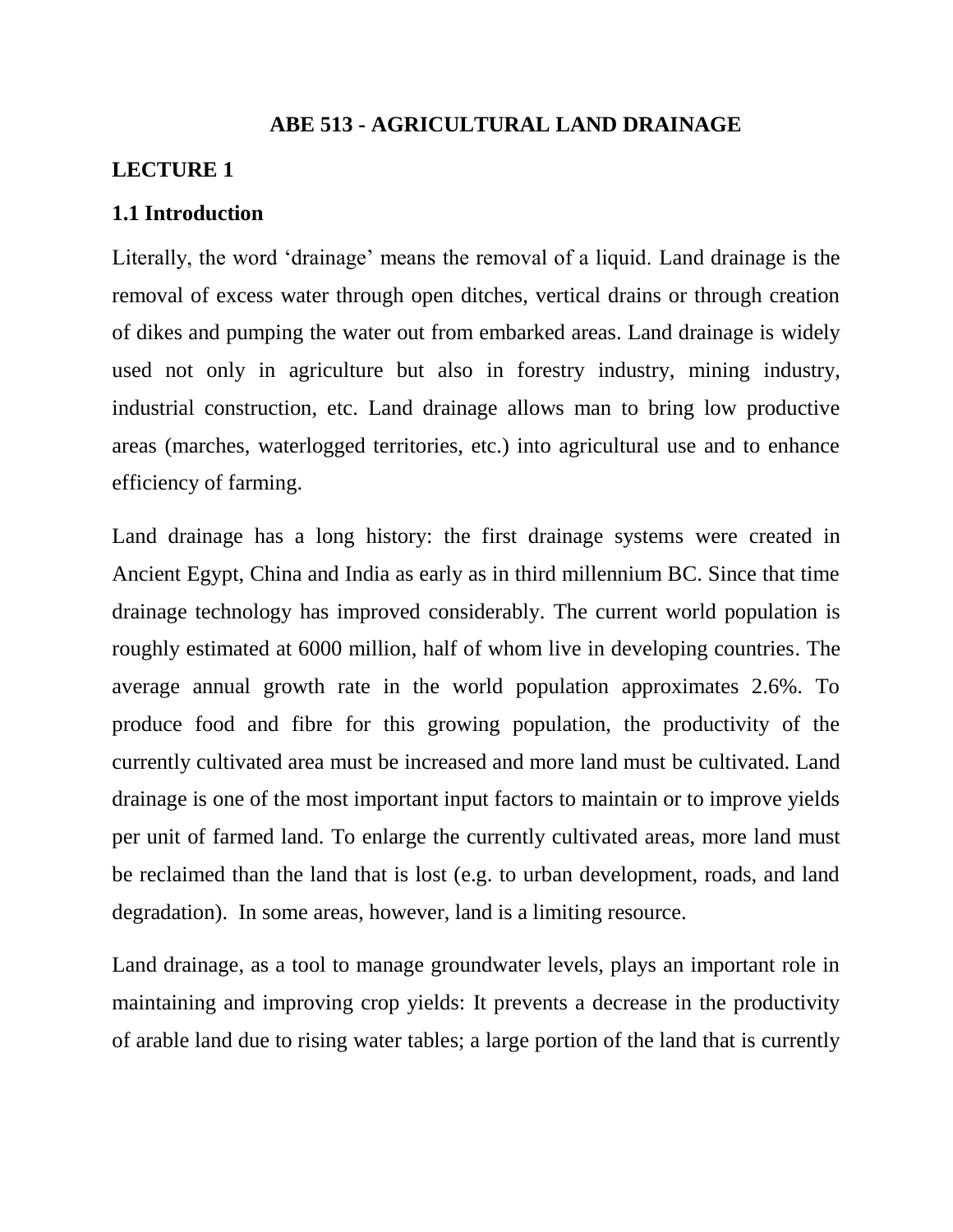not being cultivated has problems of and the accumulation of salts in the root zone; waterlogging and salinity. Drainage is the only way to reclaim such land.

Land drainage is the removal of excess surface and subsurface water from the land to enhance crop growth, including the removal of soluble salts from the soil. Drainage of agricultural land, as indicated above, is an effective method to maintain a sustainable agricultural system. Land Drainage is used to remove excess water from fields and gardens, in fact any area where excessive water is a problem. An **agricultural land drainage system** is a system by which the water level on or in the soil is controlled to enhance agricultural crop production.

#### **1.2 Definitions**

- 1. Ponding is the accumulation of excess water on the soil surface.
- 2. Waterlogging is the accumulation of excess water in the root zone of the soil.
- 3. Leaching is the removal of soluble salts by water percolating through the soil.
- 4. Salinization is the accumulation of soluble salts at the soil surface, or at some point below the soil surface, to levels that have negative effects on plant growth and/or on soils.
- 5. A man-made drainage system is an artificial system of surface drains and/or subsurface drains, related structures, and pumps (if any) to remove excess water from an area.
- 6. Surface drainage is the removal of excess water from the surface of the land by diverting it into improved natural or constructed drains, supplemented,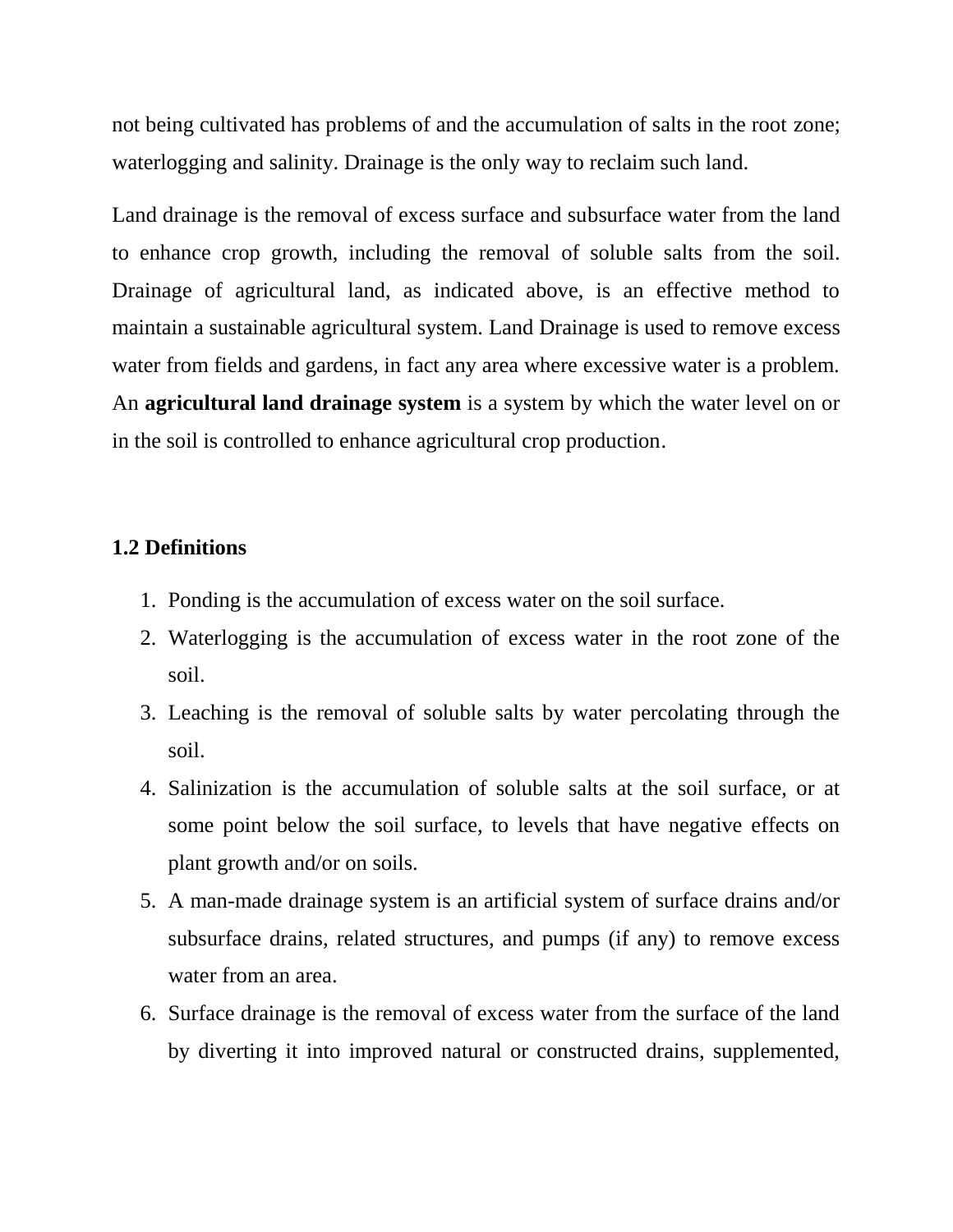when necessary, by the shaping and grading of the land surface towards such drains.

- 7. Subsurface drainage is the removal of excess water and dissolved salts from soils via groundwater flow to the drains, so that the water table and rootzone salinity are controlled.
- 8. The water table is the locus of points at which the pressure in the groundwater is equal to atmospheric pressure.
- 9. Agricultural drainage systems are systems which make it easier for water to flow from the land, so that agriculture can benefit from the subsequently reduced water levels.

## **1.3 Reasons for Drainage**

1. Drainage protects the resource base for food production - Irrigation significantly contributes to meeting basic food requirements in that it is used to produce e.g. 60 percent of the rice and 40 percent of the wheat grown in developing countries as well as the bulk of food supplies in the developing countries in which the majority of the world's population lives. However, soils are the ultimate natural resource required for crop production. Reports indicate that close to 0.5 to 1.0 million hectares of irrigated land are lost annually due to soil deterioration caused by waterlogging and salinity. The FAO estimates that of the 250 million hectares currently under irrigation, about 30 million hectares are severely affected by salinity and an additional 60 to 80 million hectares are affected to some extent (FAO, 1994). In Mexico, salinity is encountered in 10 percent of the total area irrigated, in India the figure is 11 percent, in Pakistan 21 percent, in China 23 percent, in the United States 28 percent, and in some Central Asian republics it is over 50 percent.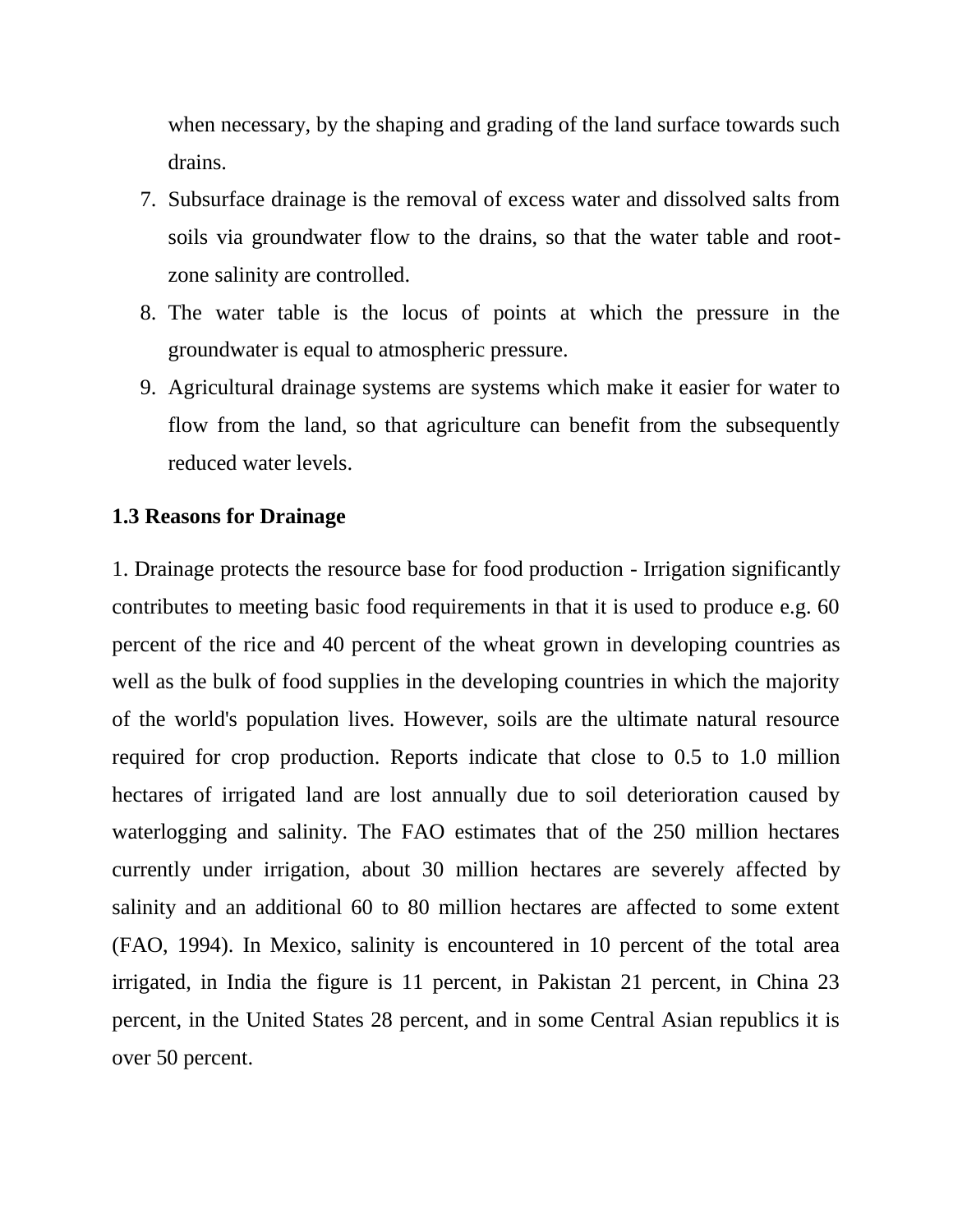2. Drainage sustains and increases yields and rural incomes - The effects of saline and waterlogged land on farm economics are detrimental because they cause land to be removed from production and often result in significant yield depressions. Saline and waterlogged conditions severely limit crop choice, diversification, and intensification, adversely affect crop germination and yields, and can make soils difficult to work. Although it is difficult to give general figures on overall yield depressions - they vary with salt concentration, water table depth, soil and the crops cultivated - the no-drainage case leads to income losses, reduces job opportunities, may induce migration, and has negative effects on overall food production.

3. Drainage protects irrigation investment - Irrigation has been the largest recipient of public agricultural investment in the developing world.

4. Drainage infrastructure serves rural and urban residents as well as industry - In many countries, off-farm drainage infrastructure is also used by rural settlements, cities, and industry to dispose of waste water - a benefit rarely considered in planning drainage projects. In Nigeria, almost all industries, e.g. textiles, paint, plastic bottles, grease, oil etc., discharge untreated waste water into the main drains that were constructed for agricultural effluents. Slaughterhouses, chicken factoryfarms, and wholesale vegetable markets use the main drains as dumps. The untreated wastewater of half a million residents of a major city is also released into a main drain.

While the volume discharged does not create a capacity problem and does not diminish the system's function for agricultural beneficiaries, non-agricultural usage causes a considerable increase in maintenance requirements and requires hazardous maintenance work in the drains for the working personnel and seasonal workers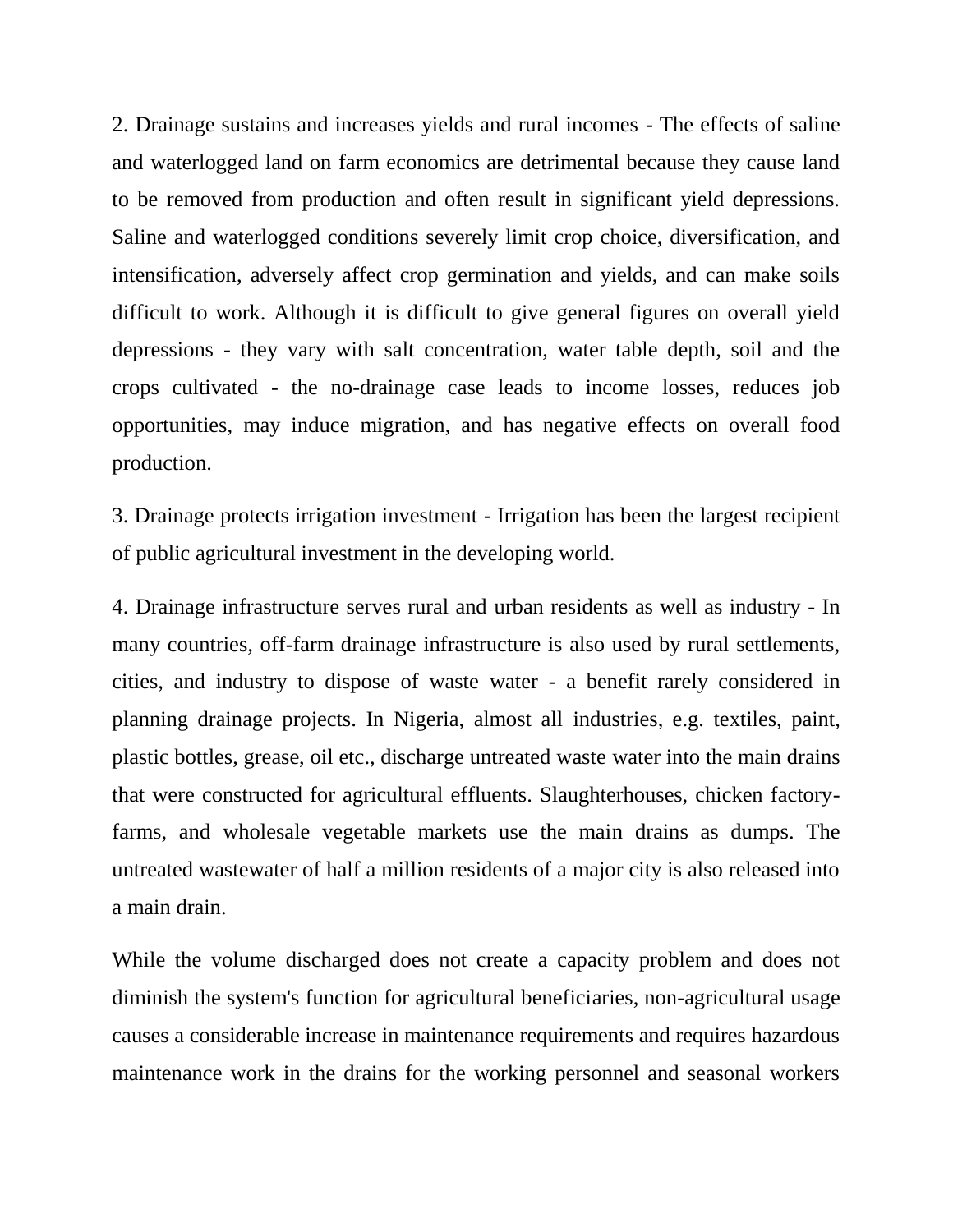who live near such drains. Near Faisalabad (Punjab/Pakistan), a fertilizer plant releases its effluents into a main drain that provides water directly used for irrigating vegetables, and in all canal commands main drains are used by industry and settlements for wastewater disposal. This obviously creates health and environmental problems and requires regulation, though it is undoubtedly beneficial to non-agricultural user.

5. Drainage protects human lives and assets against flooding and high groundwater levels - Well-drained areas and drainage infrastructure provide a buffer (retention area) for torrential rainfall. In the humid tropics monsoon flooding and waterlogging are part of natural conditions, but irrigation has altered the hydrology of the soils and thus aggravated the problem. Agricultural land no longer has the capacity to cope with the high, and highly intense, rainfall. Tremendous losses of human lives and damage to assets occur periodically through uncontrolled floods e.g. in India and Bangladesh.

6. Drainage services improve health conditions - The FAO (1997) estimates that five million people die annually from water-related diseases, i.e. water-related vector-borne diseases (malaria: schistosomiasis. or bilharzasis; Guinea worm infection; lymphatic filariasis, or elephantiasis): water-borne diseases that are of a gastro-intestinal nature (diarrhea), caused by fecal matter, and orally transmitted, as well as diseases related to the transmission of pesticides and pesticide residues in drainage water (non-communicable). Stagnant water on inadequately drained land and in poorly maintained, silted-up drains contributes to the transmission of diseases and escalates their incidence, causing human suffering, health costs, and incalculable costs in terms of unavailable or weak labor forces.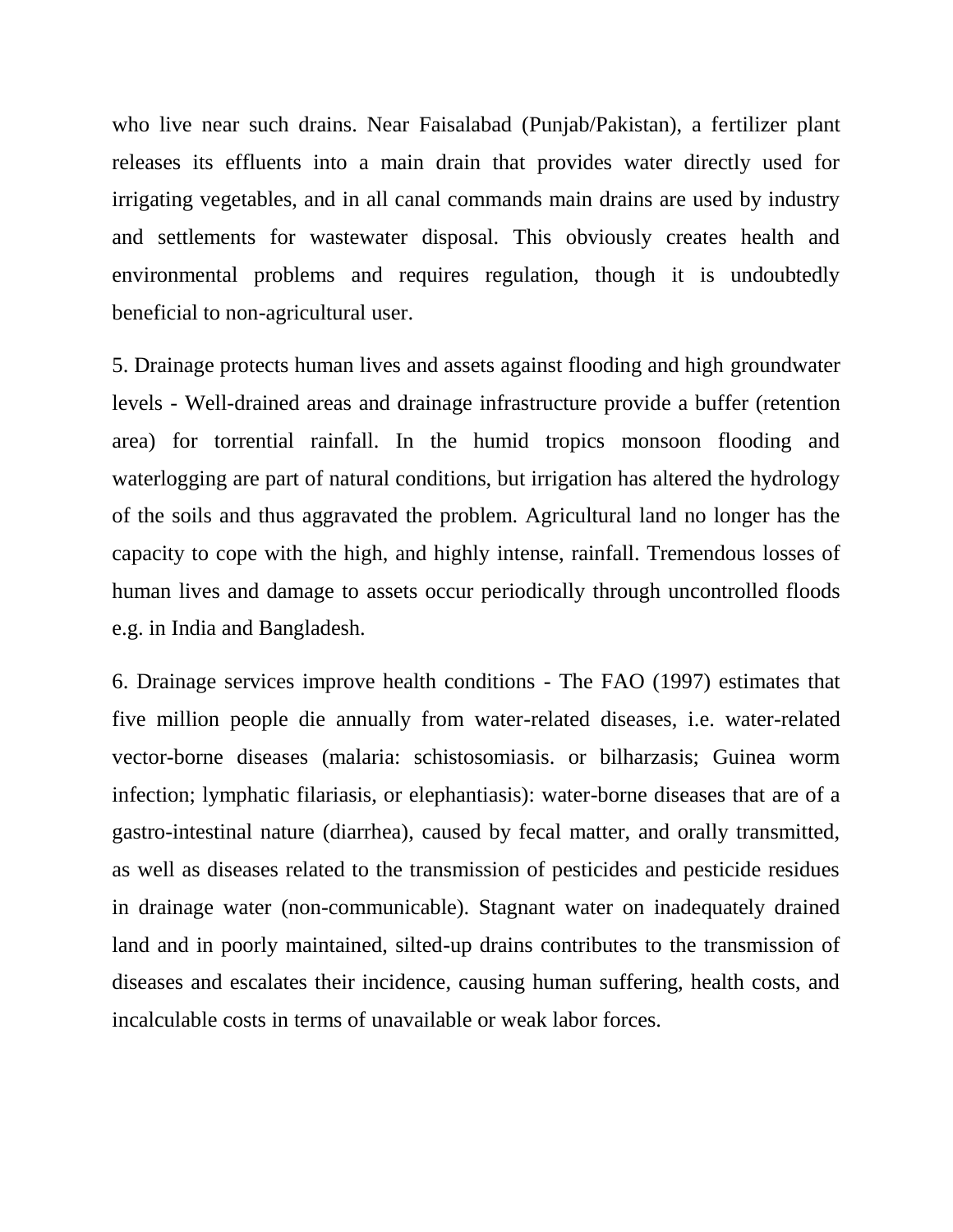In the absence of domestic water supply and sanitation facilities, drainage water is often used for drinking purposes, washing, bathing, etc.; drainage infrastructure transports untreated wastewater, waste, and human excreta. It is estimated that access to safe water and adequate sanitation could result in two million fewer deaths from diarrhea among young children. With properly designed and maintained drains, vectors could be controlled. Sanitary conditions improve when stagnant water in and near villages is reduced, and pit latrines may work properly if the surrounding area has low water tables. Apart from the positive effects on human health, land drainage is also beneficial to animal health.

7. Drainage and protection of water quality - Irrigated agriculture inevitably produces emissions, and in many countries agriculture is the largest polluter of water bodies as a result of unsustainable land management practices.

Even if water is used efficiently, irrigation uses entail a leaching fraction which contains salt. Water quality problems increase with repeated reuse, disposal in closed basins, and injections and percolation into deep wells, where groundwater is contaminated.

Properly designed and maintained drainage facilities contribute towards controlling effluents from agricultural land. Pollutants like pesticides and fertilizer are conveyed through the drainage systems to receiving water bodies such as rivers or lakes. Water quality problems can be minimized if drainage water is channeled to large open surface water systems with significant dilution or assimilative capacity. However, conveyance may not be the ultimate solution: while it may reduce health and environmental costs on-site, it externalizes problems entailing social costs offsite. These costs can only be reduced and internalized if drainage becomes a part of integrated water resources management.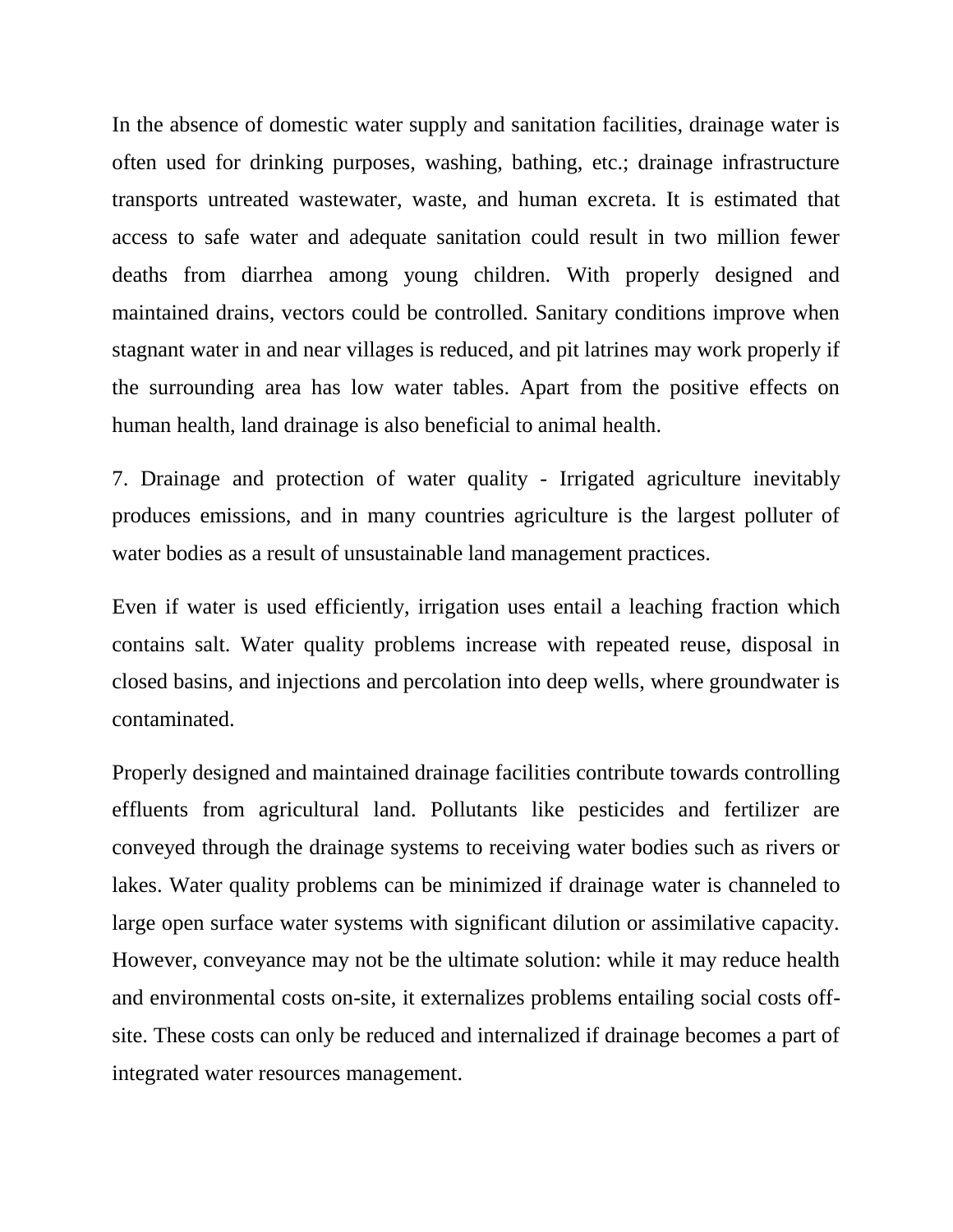# **1.4 Benefits of Drainage**

One of the benefits of installing a drainage system to remove excess water is that the soil is better aerated. This leads to a higher productivity of crop land or grassland because:

- i. The crops can root more deeply.
- ii. The choice of crops is greater.
- iii. There will be fewer weeds.
- iv. Fertilizers will be used more efficiently.
- v. There will be less denitrification.
- vi. A properly designed and constructed drainage system removes excess water from the land lowering the water table. It permits aeration of the root zone and warming of the soil when temperatures rise. One of the main reasons for this excess water is when precipitation is far in excess of crop requirements. Crop growth requires drainage

Other benefits of well-drained soils are:

The land is more easily accessible.

- 1. The land has a greater bearing capacity.
- 2. The soil has a better workability and tilth.
- 3. The period in which tillage operations can take place is longer.
- 4. The activity of micro-fauna (e.g. earthworms) is increased, which improves permeability.
- 5. The soil structure is better, which also improves permeability.
- 6. Soil temperatures are higher, so that crops (particularly horticultural crops) and grasses can be grown earlier.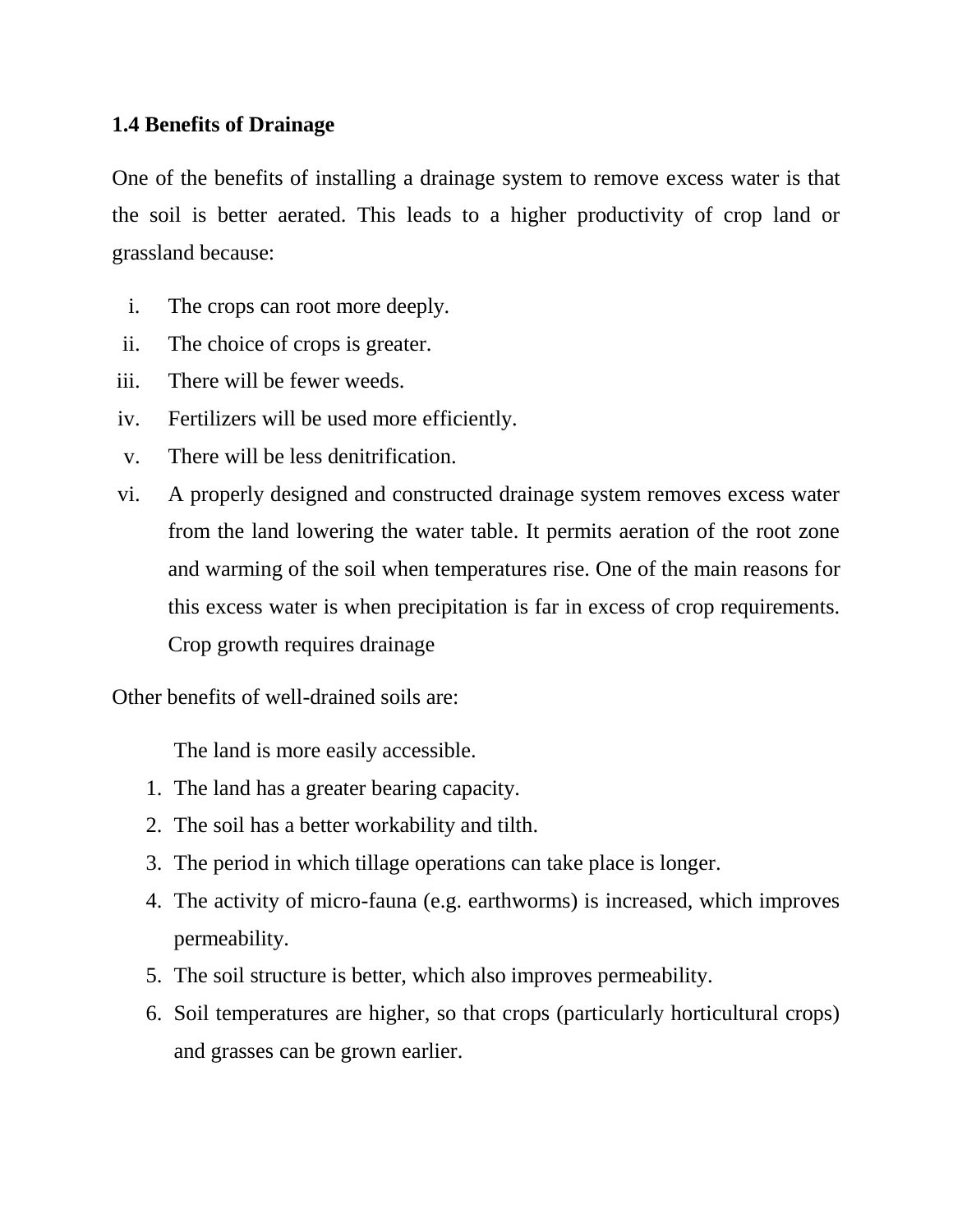When drainage makes it possible to control the water table, the benefits that follow are:

- 1. The root zone cannot become salinized by the capillary rise of saline groundwater.
- 2. Leaching is made possible.

In its turn, the benefits of leaching are:

- 1. It prevents increases in soil salinity in the root zone, thus making irrigated land use sustainable in the long term.
- 2. By removing salts, it allows salt-sensitive crops, or a wider range of crops, to be grown.
- 3. It makes it possible to reclaim salt-affected soils, thus bringing new land into cultivation.

There are four basic requirements for plant growth.

In areas of with excess rainfall or spring runoff, good soil drainage is required to ensure the right amounts of each of these:

1. Food - Plants require the right nutrients in sufficient amounts to grow. Manure and inorganic fertilizers are normally used to supply this need. Nutrients are better utilized by plants in well drained soils.

2. Air - Air is required in the soil for seed germination, growing roots and for the growth of microorganisms and worms that result in good soil structure. Air is not available in poorly drained soils.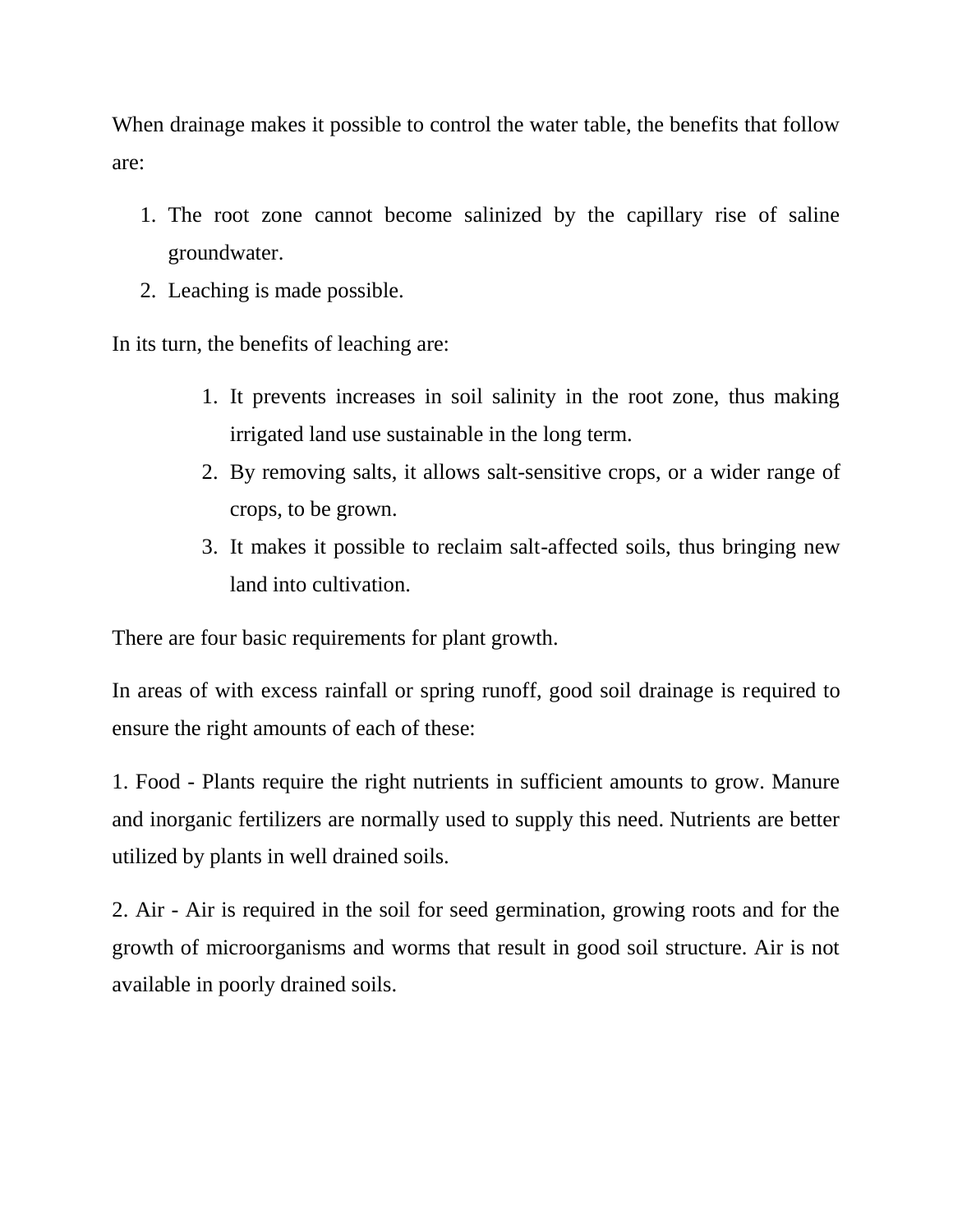3. Water - Plants require the right amount of water for growth. Too much will limit root and plant development, as well as, result in poor trafficability for fieldwork. Too little water will likewise limit crop growth.

4. Warmth - Plants need heat to germinate and to develop to full potential. Welldrained soils warm up more quickly, resulting in earlier, more productive growth.

In areas with excess rainfall or spring runoff problems, a well-planned drainage system will help to meet these requirements. Benefits to expect include the following:

- 1. Increased crop yield It is a fact that plants use fertilizers more efficiently in well-drained soils. In addition, drainage allows the root system to develop properly. The plants are able to draw moisture from a larger volume of soil and are therefore better equipped to withstand drought. Well drained and aerated soils are less prone to plant diseases.
- 2. Longer growing season A drainage system allows you to get on to your fields sooner in the spring. Tillage and seeding operations can start earlier. As well, the basic crop requirements discussed earlier are available sooner, giving the plant a better chance to reach its potential during the growing season. Weed control is easier since the crop is planted earlier in the spring.
- 3. Longer harvest season A drainage system allows you to get on to your fields for longer periods in the fall. This gives a better chance to harvest late crops. Trafficability is increased and there is more opportunity for fall fieldwork.
- 4. Greater cropping choice & flexibility Well-drained soils offer greater choice and flexibility of crops. Land previously suitable to only moisture resistant crops may now be suitable for other higher value crops.